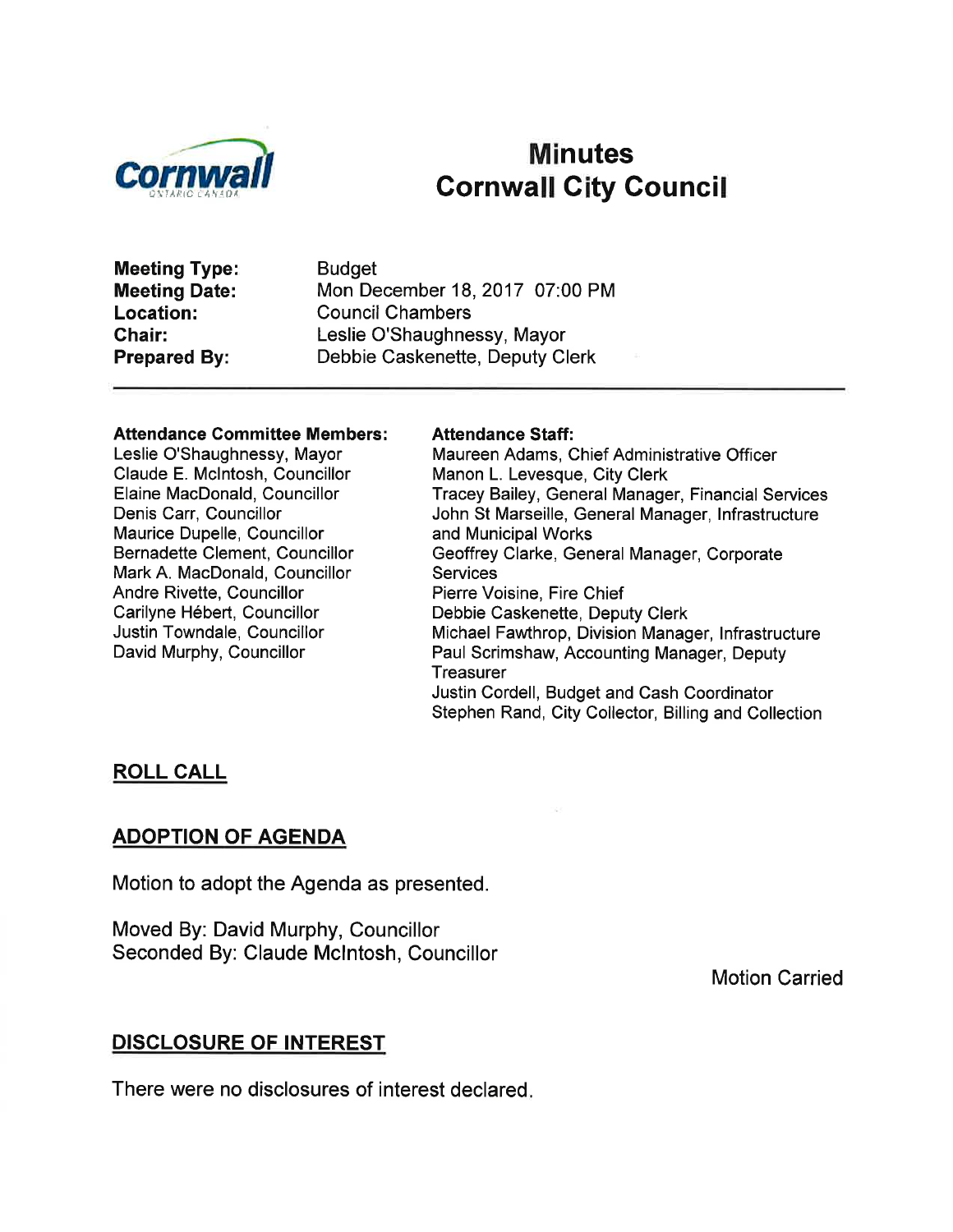## COMMITTEE OF THE WHOLE

Motion to go into Committee of the Whole

Moved By: André Rivette, Councillor Seconded By: Justin Towndale, Councillor

Motion Carried

## **COMMUNICATIONS / REPORTS**

# 1 2018 Water & Wastewater Budget

Click for detail -->  $\Box$ 

Motion to receive the 2018 Water and Wastewater Budget presentation update

a

Moved By: Claude Mclntosh, Councillor Seconded By: Elaine MacDonald, Councillor

Motion Carried

Motion to approve the 2018 Water and Wastewater Budget with the reduction of \$9,000 from the York Street Joint Infrastructure Project resulting in a 7.6% increase to the utility bill.

Moved By: Elaine MacDonald, Councillor Seconded By: Bernadette Clément, Councillor

A recorded vote on this matter resulted as follows:

### Votes For = 5

Claude E. Mclntosh, Councillor Elaine MacDonald, Councillor Denis Carr, Councillor Bernadette Clement, Councillor Carilyne Hébert, Councillor

### Votes Opposed  $= 6$

Leslie O'Shaughnessy, Mayor Maurice Dupelle, Councillor Mark A. MacDonald, Councillor Andre Rivette, Councillor Justin Towndale, Councillor David Murphy, Councillor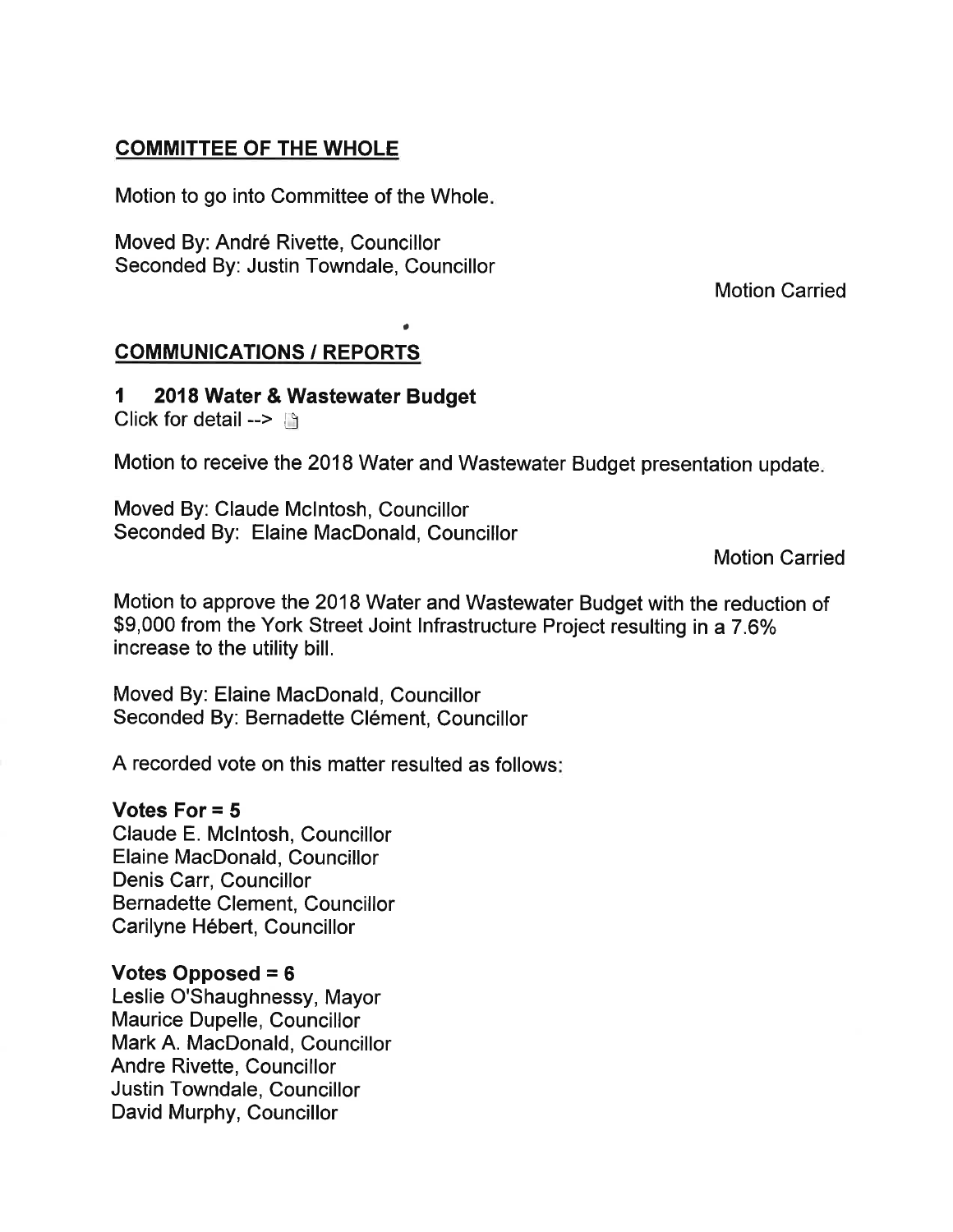Motion Defeated

Mayor Leslie O'Shaughnessy stepped away from the chair to speak on the matter and put forward a motion. Acting Mayor David Murphy presided over the meeting during the discussion and vote.

Motion to approve the 2018 Water and Wastewater Budget with the reduction of \$234,000 from the York Street Joint Infrastructure Project resulting in a 6.25% increase to the utility bill.

Moved By: Leslie O'Shaughnessy, Mayor Seconded By: Mark MacDonald, Councillor

A recorded vote on this matter resulted as follows

#### Votes For  $= 11$

Claude E. Mclntosh, Councillor Elaine MacDonald, Councillor Denis Carr, Councillor Maurice Dupelle, Councillor Bernadette Clement, Councillor Mark A. MacDonald, Councillor Andre Rivette, Councillor Carilyne Hébert, Councillor Justin Towndale, Councillor David Murphy, Councillor Leslie O'Shaughnessy, Mayor

Motion Carried

Mayor Leslie O'Shaughnessy returned to the chair after the call of the vote.

### PASSING OF BY.LAWS

 $\sim$ 

Motion to endorse By-laws 2017-185 and 2017-186 as listed on the Agenda.

2017-185 A By-law to provide for the supply and distribution of water and the collection of rates for the use of water and water-related services Click for detail  $\rightarrow \Box$ 

2017-186 A By-law to establish Sewage Service Rate Click for detail  $\rightarrow$  1